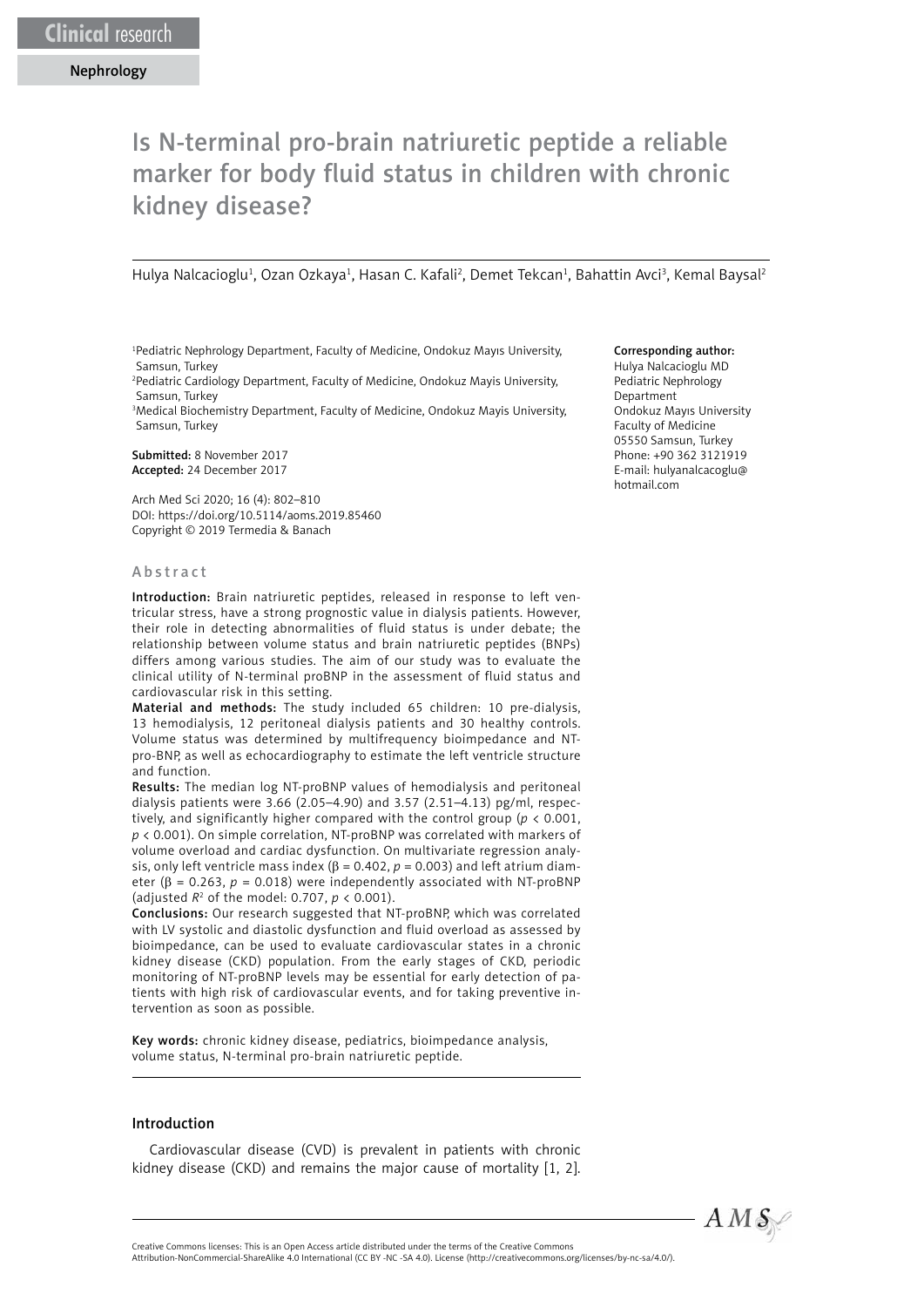Although there are many potential cardiovascular risk factors that play an important role in the development of CVD, including both traditional and uraemia-related risk factors, many recent studies have focused on novel risk factors such as malnutrition, inflammation, and overhydration in the CKD population [1, 3–5]. Overhydration as well as accumulation of uremic toxins may influence the development of hypertension, left ventricular hypertrophy (LVH), and LV dysfunction and eventually leads to the development of congestive heart failure in patients with CKD [6]. This suggests that accurately measuring the volume state will profoundly impact on dialysis patients' blood pressure, cardiac health, and clinical outcome [1, 7, 8].

Several objective methods have been proposed to support the correct estimation of volume status in dialysis patients, because interpretation of clinical indicators is subjective and lacks precision in diagnosing excess intravascular volume [9]. The most commonly used methods include ultrasound of the inferior vena cava, radionuclide dilution techniques, assessment of extracellular water (ECW) by bioimpedance analysis (BIA) and brain natriuretic peptide (BNP) and N-terminal pro-brain natriuretic peptide (NT-proBNP) as biochemical markers [10–21]. Among them, the brain natriuretic peptides (BNPs), BNP and NT-proBNP, released in response to left ventricular stress, have been repeatedly reported to be predictive of increased cardiovascular mortality. However, their role in detecting abnormalities of fluid status is under debate; the relationship between volume status and BNPs differs among various studies [22–25]. The prevalence of volume overload during the earlier stages of CKD is unclear and its significance has not been explained. Only a limited number of studies have been conducted in CKD patients not yet on dialysis [26–28].

In this study, we aimed to assess the relationship of NT-proBNP with fluid status measured by BIA and with cardiovascular changes in children undergoing hemodialysis (HD), peritoneal dialysis (PD), and in children with CKD with no need of renal replacement.

# Material and methods

This single-center cross-sectional study involved 35 CKD pediatric patients (13 patients on HD, 12 patients on PD and 10 patients with stage 3B-4 CKD) and 30 age- and sex-matched healthy individuals as controls. Patients with CKD who underwent HD or PD for at least 6 for months and patients with stage 3B-4 CKD who were followed up in the nephrology outpatient clinic with a glomerular filtration rate (GFR) of 15-44 ml/min/1.73 m<sup>2</sup> were included in the study. The HD patients underwent 3.5–4 h lasting dialysis 3 times per week. Ten patients in the PD group underwent automated peritoneal dialysis (APD) using a standard calcium dialysate and 2 patients received continuous ambulatory peritoneal dialysis (CAPD). Exclusion criteria were infections (as judged by the attending pediatric nephrologist), the presence of congenital or acquired heart disease, contraindications for BCM (an implanted electronic medical device) or connection to an external electronic medical device (pacemaker), any kind of metal implants or amputations; overnight enteral nutrition. Also those who did not sign the informed consent form were excluded from the study.

Baseline demographic data were collected. Age (years), weight (kg), height (cm), body mass index (BMI) (kg/m2 ), body surface area (BSA), CKD etiologies and types and duration (month) of renal replacement therapies of children were recorded. Paleness, tachypnea, tachycardia, and presence of edema in the physical examination was recorded. The systolic and diastolic blood pressure of HD patients were measured before dialysis and during routine outpatient examinations in PD patients in a sitting position with a cuff appropriate for their arm using an electronic oscillometric device. Blood sampling, and echocardiographic and BIA calculations were performed before dialysis in the HD patients, when the abdomen was empty in PD patients, during routine follow-up in the predialysis group and early in the morning in the control group. Plasma levels of NT-proBNP were measured before and after each HD session.

# **Ethics**

The study is compliant with ethical standards. Ethics board approval of Ondokuz Mayıs University Faculty of Medicine was granted (24.11.2011, Decree no: 2011/443) and the study was supported by Ondokuz Mayıs University Scientific Research Projects Commission (Project code PYO. TIP.1901.12.019). The study was initiated after the study content was clearly explained to the parents of all children (patients and controls), and informed consent was provided.

# BIA evaluation

We applied the Body Composition Monitor (BCM, Fresenius Medical Care) using multi-frequency bioimpedance spectroscopy (BIS) in order to assess the hydration status. The children were laid on a non-conductive surface, and metal jewelry was removed. Skin cleansing was performed before the procedure and two electrodes were then fixed on the dorsal surfaces of one foot and hand on the same side, vertical to the extremity axis, as described in the operator's manual. Contact of the upper extremities and body and lower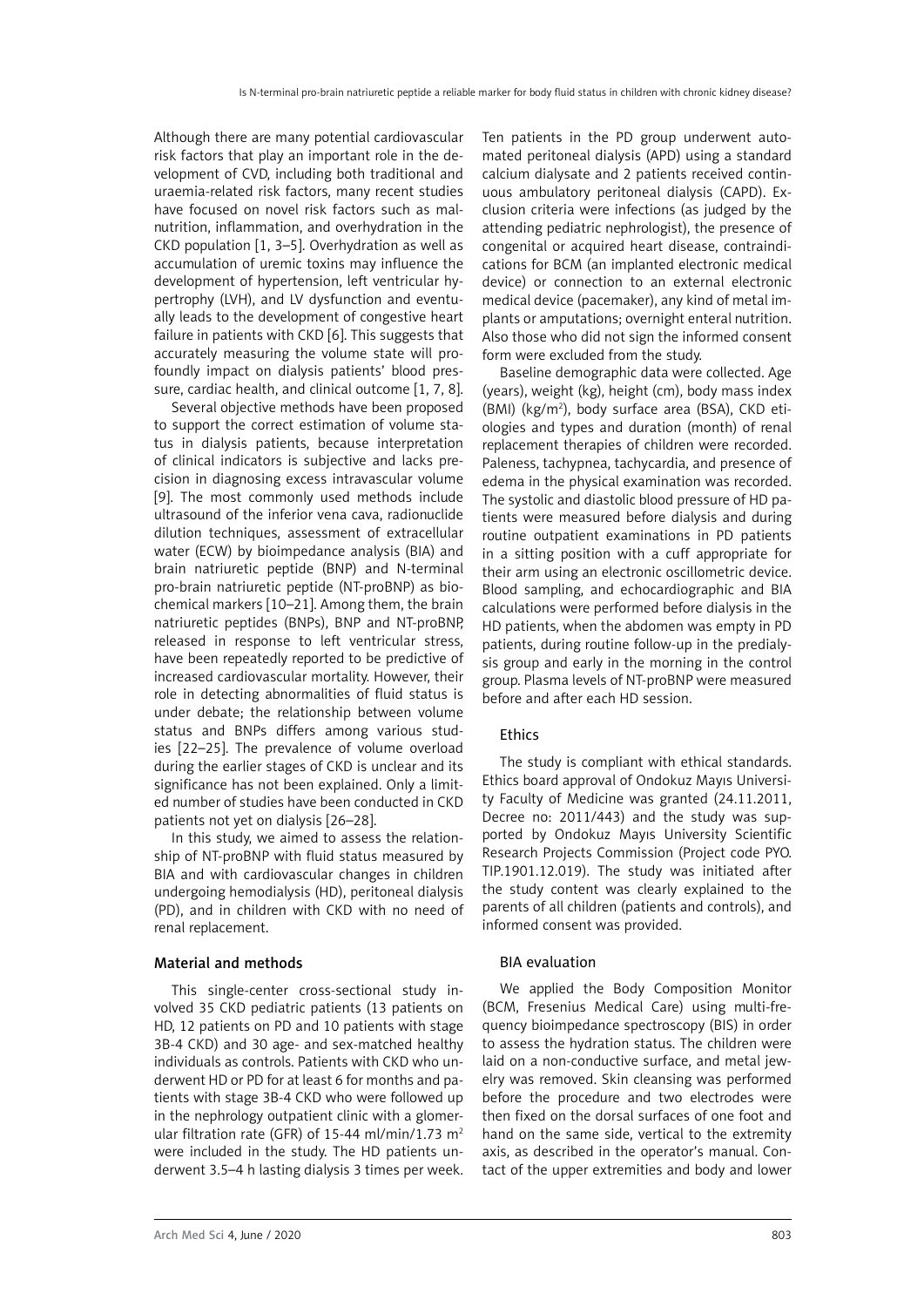extremities with one another was avoided during the procedure. The device connection was enabled with these electrodes. Calculations were completed in 1 to 4 min after the data of sex, height (cm), body weight (kg), and blood pressure (systolic and diastolic as mm Hg) of each child were recorded. Body composition analysis was performed using the Fluid Management Tool version 3.2.11. The calculations were repeated by re-replacement of electrodes when the required data quality could not be provided. Accordingly, the parameters (overhydration (OH), relative fluid load (OH/ECW %), total body water (TBW) (l), ECW (l), intracellular water (ICW) (l), the ratio of ECW to ICW (E/I)) were recorded.

# NT-proBNP evaluation

The blood samples were transferred to redtopped vacuum blood collection tubes and clotting was allowed to occur. Complete blood samples were centrifuged at +4°C for 5 min for 4000 cycles/ min on Jouan C4i (France) centrifugation apparatus for degradation of serum after blood clotting. The obtained sera were transferred to Eppendorf tubes and preserved in a –20°C freezer. Kits and serum samples were heated to +25°C room temperature before initiation of the study. Serum NT-proBNP levels were determined using VIDAS PC apparatus (bioMérieux, France) and NT-proBNP commercial kits with enzyme-linked fluorescent assay (ELFA) in the research laboratories of Ondokuz Mayıs University Faculty of Medicine. The results were specified as pg/ml. The analytic calculation reference range of NT-proBNP kit was 20–25 000 pg/ml. The study was performed in accordance with the manufacturer's instructions.

## Echocardiographic evaluation

M mode and 2 dimensional calculations were performed using 3.5 and 5.5 MHz probes appropriate to the children's age in a lying position after rest (10–30 min) using a Toshiba Aplio SSA-770 Cardiac Imaging system echocardiography device. Left atrium diameter (LAD), left ventricular end diastolic diameter (LVEDD), left ventricular end systolic diameter (LVESD), left ventricular ejection fraction (EF) (%), left ventricular shortening fraction SF (%), left ventricular mass index (LVMI), and left ventricular mass (LVM)/height<sup>2.7</sup> were calculated using the Devereux formula (LVM = 1.04  $\times$  ((PWT + IVST + LVDd)<sup>3</sup> – (LVDd)<sup>3</sup>) – 13.6). Calculations higher than 39.36  $g/m^{2.7}$  in boys, and 36.88  $g/m^{2.7}$  in girls were considered as left ventricular hypertrophy. Mitral valve early diastolic flow rate to late atrial filling velocity ratio (E/A) was recorded on Doppler examination for evaluation of diastolic dysfunction.

## Statistical analysis

Analyses were done using IBM SPSS Statistics 22.0 (SPSS IBM Corp, Armonk, New York, USA). Compatibility of variables was investigated using visual (histogram and probability diagrams) and analytic (Shapiro-Wilk) tests. The characteristics of patient and control groups were determined using descriptive statistics. Parameters compatible with a normal distribution were defined as mean ± standard deviations (SD), and parameters that did not fit a normal distribution were defined as median and distribution (lower-upper limit). The nonparametric variable of NT-proBNP was log transformed for analysis. We used the parametric variant analysis ANOVA for comparison of more than two groups, and the nonparametric variant analysis Kruskal-Wallis test for parameters that did not show a normal distribution. In HD patients, the paired *t*-test was used to assess measurements of log NT-proBNP obtained before and after HD. The correlation coefficients and statistical significance between intergroup variables were calculated using Pearson's correlation test or Spearman's test. The effect of independent variables on dependent variables was evaluated using regression analysis. The *p*-values smaller than 0.05 were considered as statistically significant.

## Results

# Baseline characteristics of the study population

Table I summarizes the baseline characteristics of the total study population as well as patient subgroups. The main frequent cause of CKD was congenital kidney abnormalities (54.3%), followed by nephronophthisis (20%). There was no statistically significant difference considering age, sex, body weight, and BSA between the HD, PD, predialysis patients and controls; a significant difference was detected between the systolic and diastolic blood pressure levels (*p* < 0.001, *p* < 0.001 respectively). Accordingly, systolic blood pressure of the HD and PD groups was significantly higher compared with the control group ( $p = 0.002$ ,  $p =$ 0.002, respectively); and the diastolic blood pressures of PD, HD and predialysis groups were significantly higher compared with the control group (PD control *p* = 0.002; HD control *p* = 0.04; predialysis control  $p = 0.015$ ).

The highest NT-proBNP levels were detected in the HD group, and a significant increase was detected in HD and PD groups compared with the controls (HD control *p* < 0.001; PD control *p* < 0.001) (Figure 1). Although the log NT-proBNP level of the predialysis group was found to be increased compared with the control group, the difference was not statistically significant ( $p = 0.08$ ).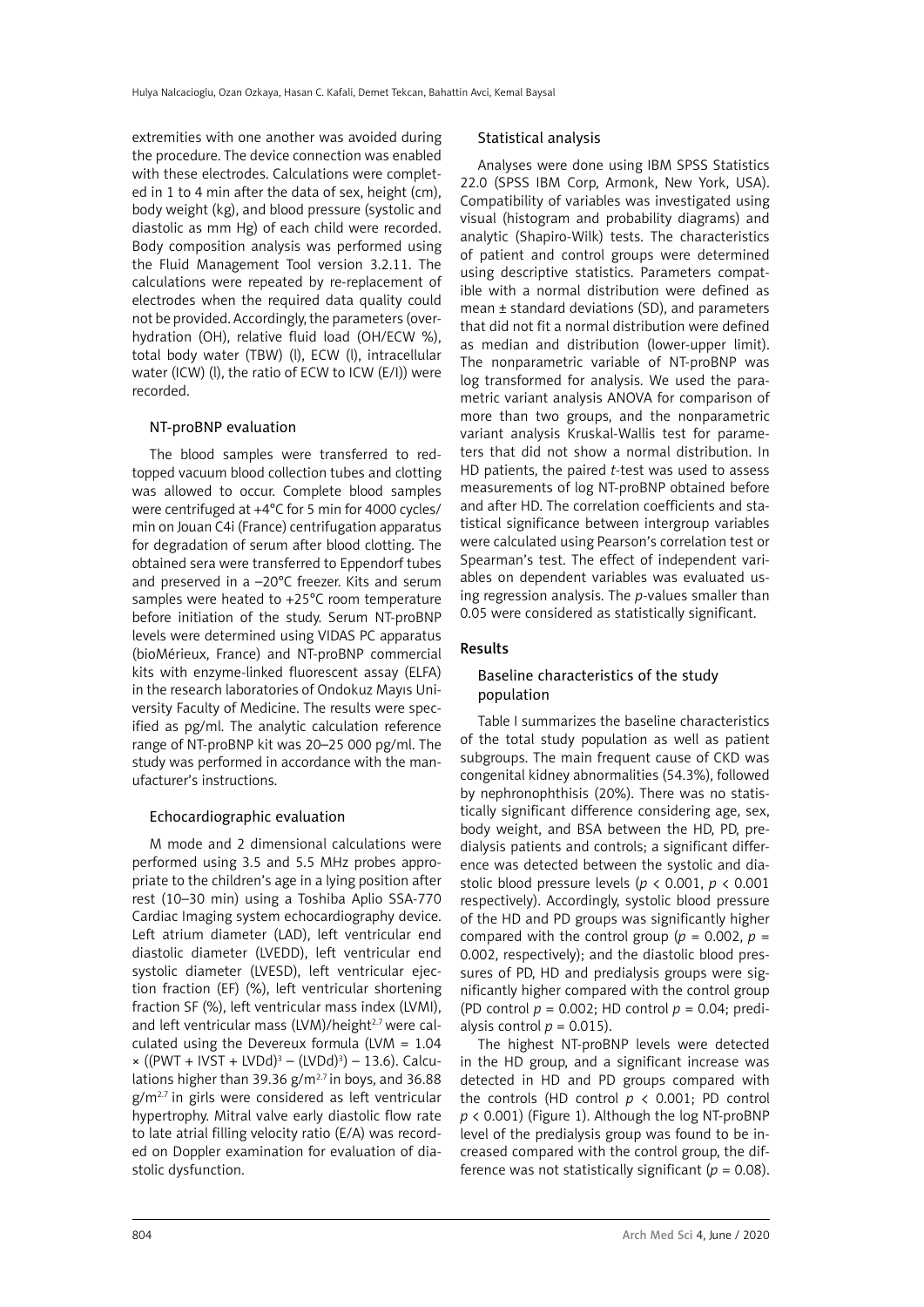| Variables                                                        | HD group<br>$(n = 13)$                                                       | PD group<br>$(n = 12)$ | Predialysis group<br>$(n = 10)$ | Control group<br>$(n = 30)$ | P-value                  |
|------------------------------------------------------------------|------------------------------------------------------------------------------|------------------------|---------------------------------|-----------------------------|--------------------------|
| Age [years]                                                      | $11.92 \pm 3.13$                                                             | $11.42 \pm 3.18$       | $10.50 \pm 2.27$                | $10.11 \pm 3.74$            | 0.366                    |
| Boys/girls                                                       | 7/6                                                                          | 4/8                    | 7/3                             | 14/16                       | 0.372                    |
| Dialysis vintage<br>[months]                                     | $11(7-60)$                                                                   | $33.50(6 - 79)$        | $\equiv$                        |                             | 0.068                    |
| Weight [kg]                                                      | 35.44 ±12.71                                                                 | 31.95 ±12.48           | 40.65 ±13.84                    | 35.83 ±16.48                | 0.595                    |
| BSA [m <sup>2</sup> ]                                            | $1.17 \pm 0.32$                                                              | $1.09 \pm 0.29$        | $1.23 \pm 0.31$                 | $1.13 \pm 0.35$             | 0.772                    |
| Urine output<br>[ml/day]                                         | 300 (10-1000)                                                                | 150 (50-2500)          | 1530 (1200-4400)                |                             | $< 0.00$ <sup>de</sup>   |
| Systolic blood<br>pressure [mm Hg]                               | 123.6 ±16.9                                                                  | $124.1 \pm 19.2$       | $117.2 \pm 12.2$                | $106 \pm 10.5$              | ab<br>< 0.001            |
| Diastolic blood<br>pressure [mm Hg]                              | 80 (60-100)                                                                  | 77.5 (60-100)          | $80(60 - 87)$                   | $60(46 - 82)$               | abc<br>$< 0.001\,$       |
| NT-proBNP [pg/ml]:                                               |                                                                              |                        |                                 |                             |                          |
| NT-proBNP                                                        | 4576 (112-80324)                                                             | 3783 (323-13540)       | 230 (20-47604)                  | $26(20-151)$                | $< 0.001^{\rm ab}$       |
| Log NT-proBNP                                                    | $3.66(2.05-4.90)$<br>Pre-HD:<br>$3.63 + 0.84$<br>Post-HD:<br>$3.64 \pm 0.92$ | $3.57(2.51 - 4.13)$    | $2.35(1.3-4.68)$                | $1.41(1.2 - 2.18)$          | $< 0.001^{ab}$           |
| BIA parameters:                                                  |                                                                              |                        |                                 |                             |                          |
| OH [l]                                                           | $1.77 \pm 1.72$                                                              | $1.04 \pm 1.30$        | $0.34 + 0.95$                   | $-0.02 \pm 0.48$            | $< 0.001^{\mathrm{abd}}$ |
| Rel OH (%)                                                       | $15.1 \pm 14.59$                                                             | $7.69 \pm 13.04$       | $0.19 \pm 12.06$                | $-0.52 \pm 5.17$            | $< 0.001^{\rm ad}$       |
| TBW [l]                                                          | 21.47 ±8.36                                                                  | 17.38 ±8.31            | $21.59 + 8.87$                  | $19.52 + 7.93$              | 0.532                    |
| ECW [l]                                                          | $10.04 \pm 3.88$                                                             | $8.04 \pm 3.98$        | $9.46 \pm 3.89$                 | $8.50 \pm 3.51$             | 0.447                    |
| ECW/ICW                                                          | $0.89 \pm 0.18$                                                              | $0.85 \pm 0.12$        | $0.78 + 0.58$                   | $0.76 \pm 0.04$             | $0.002^{ad}$             |
| ECW/TBW                                                          | $0.46 \pm 0.05$                                                              | $0.45 \pm 0.03$        | $0.43 + 0.02$                   | $0.43 \pm 0.01$             | 0.003 <sup>a</sup>       |
| Echocardiographic examination<br>(systolic-diastolic functions): |                                                                              |                        |                                 |                             |                          |
| $LAD$ [mm]                                                       | 32.98 ±5.53                                                                  | 30.95 ±5.28            | $30.53 + 2.87$                  | 25.78 ±3.51                 | $< 0.001$ <sup>abc</sup> |
| LVEDD [mm]                                                       | $46.57 + 8.74$                                                               | $42.73 + 7.21$         | 43.48 ±7.99                     | $40.6 \pm 5.09$             | 0.084                    |
| LVESD [mm]                                                       | 31.01 ±9.81                                                                  | 27.27 ±6.51            | 27.67 ±7.09                     | 25.96 ±3.13                 | 0.131                    |
| LVMI $[g/m^{2.7}]$                                               | 95.29 ±24.59                                                                 | 85.21 ±22.32           | 63.03 ±15.53                    | 31.62 ±9.64                 | $< 0.001$ abcde          |
| LVEF $(%)$                                                       | 65.90 (31.1–77.9)                                                            | 70.10 (45.2-77.5)      | 67.65 (46.6-76.9)               | 66.70 (56.5-73.9)           | 0.739                    |
| LVSF $(%)$                                                       | 36.80 (14.9-45.8)                                                            | 39.60 (22.6-44.7)      | 37.5 (23.7-45.2)                | 36.60 (28.7-42.3)           | 0.720                    |
| E/A                                                              | $1.64 \pm 0.35$                                                              | $1.54 \pm 0.65$        | $1.81 \pm 0.70$                 | $2.01 \pm 0.41$             | $0.005^{ab}$             |

Table I. Baseline clinical characteristics and results of NT-proBNP, BIA and echocardiographic data of the study cohort

*Data are presented as means ± standard deviations (x ± SD) or as median with range. P < 0.05 was considered significant. NT-proBNP – N-terminal proB-type natriuretic peptide, OH – absolute fluid overload (AFO), Rel OH – relative fluid overload (RFO) is defined as the AFO to ECW ratio, ECW – extracellular water, ICW – intracellular water, TBW – total body water, LAD – left atrial dimension, LVEDD – left ventricular end-diastolic diameter, LVESD – left ventricular end-systolic diameter, LVMI – left ventricular mass index, LVEF – left ventricular ejection fraction, LVSF – left ventricular shortening fraction, E/A – mitral E wave to A wave ratio. a Significant difference between HD and control group. b Significant difference between PD and control group. c Significant difference between predialysis and control group. d Significant difference between HD and predialysis group. e Significant difference between PD and predialysis group.*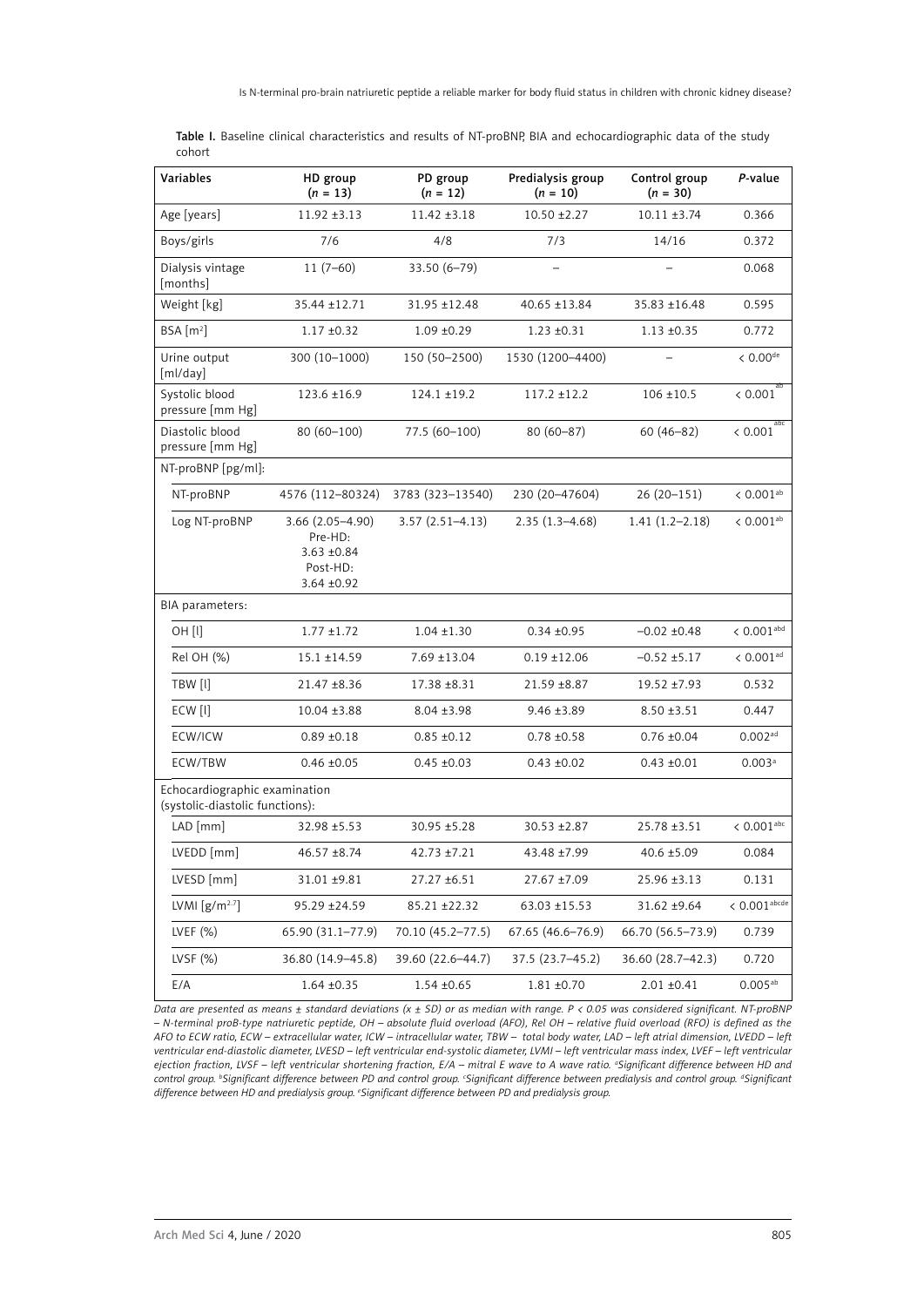

Figure 1. Ln NT-proBNP levels of groups. Ln NT-pro-BNP level = log N-terminal pro-brain natriuretic peptide



*\*p < 0.001 (p-value between PD vs. control groups), \*\*p < 0.001 (p-value between HD vs. control groups).*

#### Figure 2. Comparison of the log NT-proBNP levels in pre- and post-hemodialysis patients

The measurements of log NT-proBNP levels before and after HD are shown in Figure 2. Our results show that there were no significant changes in log NT-proBNPs after HD  $(p = 0.76)$ .

Table I shows the parameters obtained using BIS. HD patients had a significantly higher hydration status by BIS. The OH value was significantly higher in the HD group compared with the PD and control groups; the Rel OH value was significantly higher in the HD group compared with the predialysis and control group, and the E/I and ECW/TBW ratios were significantly higher in the HD group compared with the control group. A statistically significant difference was detected between the groups considering the LAD, LVMI and E/A ratio (*p* < 0.001, *p* < 0.001, *p* = 0.005, respectively). LAD and LVMI were higher in the HD, PD, and predialysis groups compared with the control group. A significant decrease was detected in the E/A ratio in the HD and PD group compared with the control group (HD control  $p = 0.039$ ; PD control  $p = 0.01$ ) (Table I).

## Correlations between NT-proBNP and other baseline variables

NT-proBNP was found to be positively correlated with diastolic blood pressure  $(r = 0.460,$ *p* < 0.001), OH (*r* = 0.483, *p* < 0.001), Rel OH (*r* = 0.448, *p* < 0.001), E/I (*r* = 0.410, *p* = 0.001), and ECW/TBW  $(r = 0.391, p = 0.001)$ .

Whereas a positive correlation was detected between NT-proBNP and LAD and LVMI (*r* = 0.571, *p* < 0.001, *r* = 0.793, *p* < 0.001, respectively), a negative correlation was detected between NT-proBNP and E/A (*p* < 0.001, *r* = –0.474) (Figure 3).

Multivariate regression analysis included NTproBNP as the dependent variable and diastolic blood pressure, BIA parameters and systolic–diastolic cardiac functions that were previously identified in univariate analyses as independent variables. As shown in Table II, LVMI and LAD were independently associated with NT-proBNP (adjusted *R*<sup>2</sup> of the model: 0.707, *p* < 0.001).

#### Discussion

In the current study, we found higher baseline plasma concentrations of NT-proBNP in a cohort of pediatric chronic dialyzed patients. We show concentrations of NT-proBNP to be correlated with LV systolic and diastolic dysfunction and fluid overload as assessed by bioimpedance. After adjustment for known clinical variables, NT-proBNP concentration was found to have an independent effect on both LAD and LVMI. We investigated, in addition, the acute effect of a HD session on plasma NT-proBNP and observed no significant change.

Natriuretic peptides are involved in the regulation of blood pressure and body fluid homeostasis. They are mainly synthesized by cardiac myocytes against increased wall stress and separated as BNP and NT-proBNP after secretion as prohormones. Many studies have demonstrated that the normal reference range of BNP and NT-proBNP levels may vary regarding age, sex, the kit used for the calculation and measurement method because there is no standardized calculation method for determining serum levels of natriuretic peptides [29–31]. We decided to measure NT-proBNP, as it is a larger peptide with a longer half-life, and so less likely to be affected by dialysis. In addition, BNP is less stable than NT-proBNP *in vitro*, especially if analysis is delayed.

Recent studies have revealed the strong association between natriuretic peptides and left ventricular hypertrophy and systolic dysfunction [32–36]. As such there has been debate in the published literature as to whether measurement of NT-proBNP can add value in aiding clinical judgment of volume status [24, 37] or left ventricular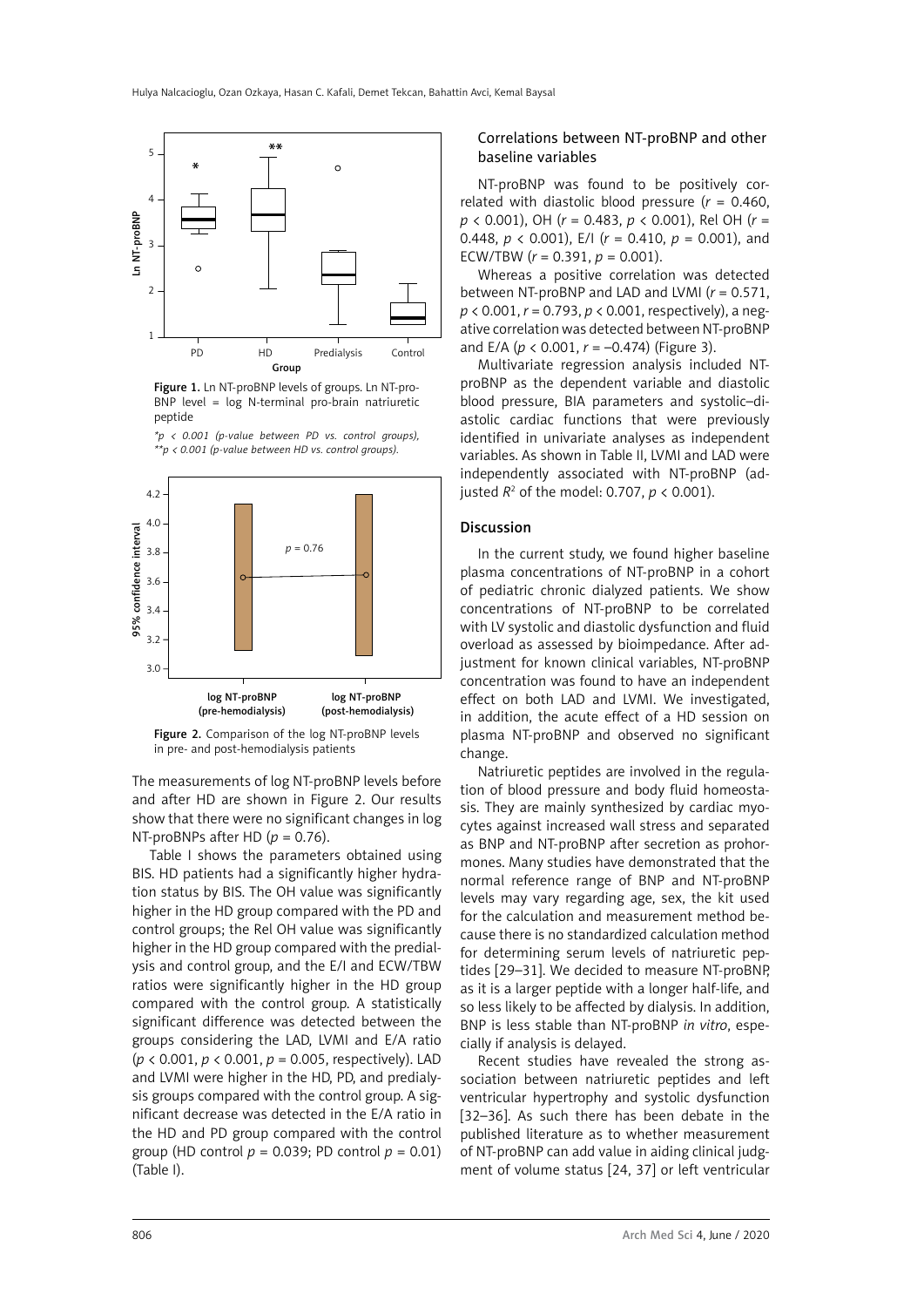

Figure 3. Correlation of log NT-pro-BNP level with diastolic blood pressure (A), Rel OH (B), OH (C), ECW/TBW (D), E/I (E), LVMI (F), LAD (G), mitral E/A (H)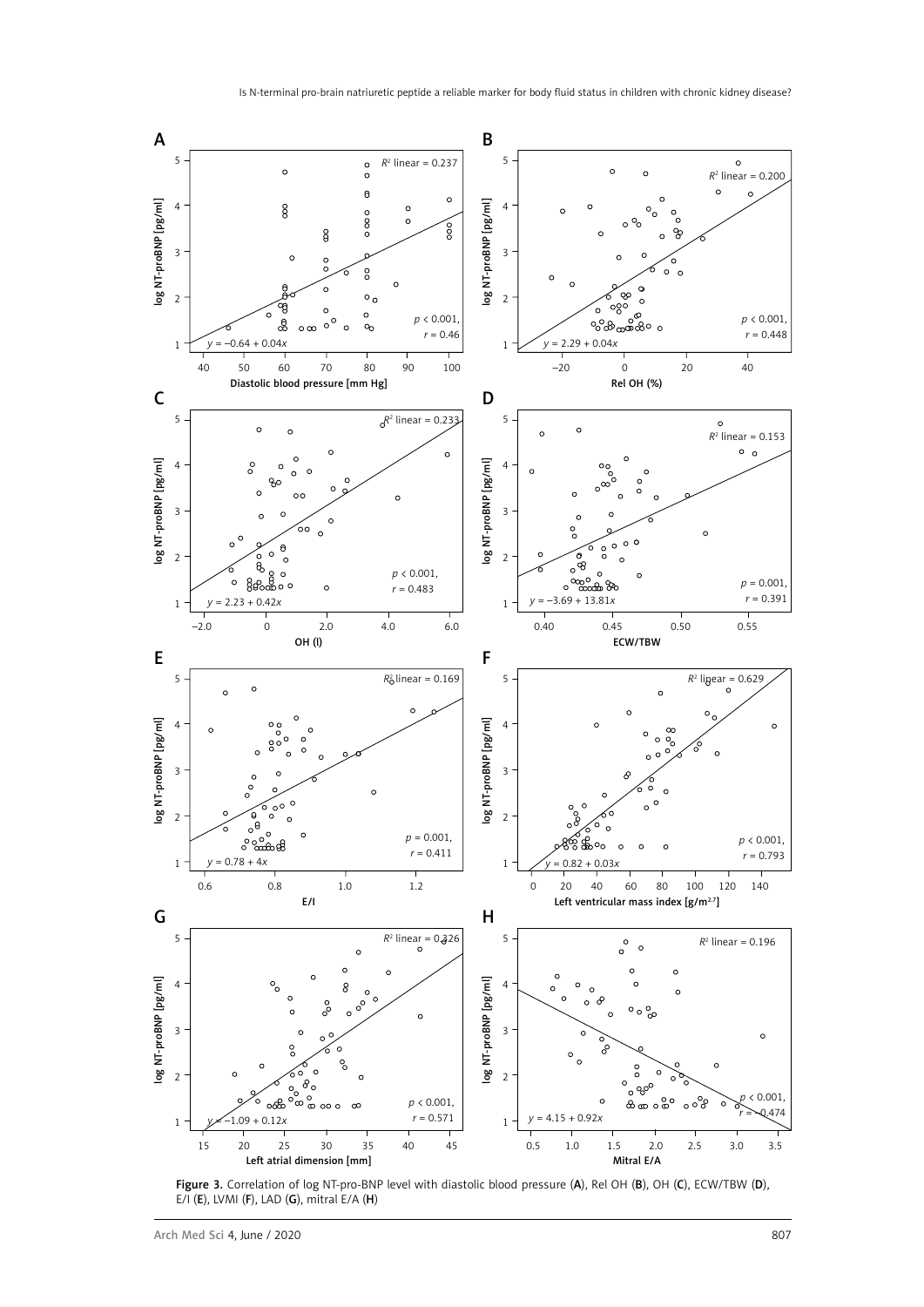|  |  |  | Table II. Stepwise regression analysis using log NT-proBNP level as a dependent variable |
|--|--|--|------------------------------------------------------------------------------------------|
|--|--|--|------------------------------------------------------------------------------------------|

| Variable                                            |       | Standard error | P-value |
|-----------------------------------------------------|-------|----------------|---------|
| $\lfloor$ LVMI $\lfloor$ g/m <sup>2</sup> $\rfloor$ | 0.402 | 0.005          | 0.003   |
| LAD [mm]                                            | 0.263 | 0.024          | 0.018   |

*Selected variables: diastolic blood pressure, OH, Rel OH, ECW/ICW, ECW/TBW, mitral E/A, LAD, LVMI.*

dysfunction [38, 39]. On the other hand, some reports of NT-proBNP measurements have shown no association with left ventricular mass index or volume load [19, 25, 29]. Kumar *et al.* [40] measured NT-proBNP in 366 stable outpatients undergoing hemodialysis with a corresponding pre- and post-dialysis multifrequency bioimpedance assessment of extracellular water and they reported that serial NT-proBNP values may aid clinical assessments of volume status in patients undergoing dialysis. Ouali *et al.* [41] identified a significant correlation between BNP concentrations and left ventricle functions in patients with CKD undergoing hemodialysis.

Our study showed that NT-proBNP levels were higher in HD and PD patients compared to the control group. NT-proBNP level is considered to be more directly influenced by kidney function [20, 21]. Though NT-proBNP increases progressively along with the diminishing glomerular filtration rate, the increase is proportionally higher for HD and PD groups. Although NT-proBNP levels were increased in the predialysis group compared with the control group, no statistically significant difference was found ( $p = 0.08$ ). This statistical insignificance might be due to the limited number of predialysis patients in our study. Also we observed no significant change in plasma NT-proBNP values after a single HD session; this may be a reflection of the fact that patients tend to have shorter dialysis sessions, and as such may fail to achieve normovolemia.

Multifrequency bioimpedance measurement has been suggested as a reliable noninvasive technology for estimating body water compartments in adults [13–15]. Also, its application in pediatric dialysis has been advocated [16]. Some authors consider multifrequency bioimpedance technology as a promising approach in body water compartment estimation [13, 17, 25]. In recent years, data obtained by its application in dialyzed children and adolescents and in pediatric nephrotic syndrome have been reported [16, 42]. Using multifrequency bioimpedance, we identified that OH, ECW/ICW, and ECW/TBW were increased in the HD and PD groups compared with the control group. However, no significant difference was seen in TBW or ECW levels among all the groups. In a recent study, Milani *et al.* [18] studied 16 young patients undergoing dialysis and assessed TBW and ECW volumes using multifrequency bioimpedance and deuterium-bromide dilution as reference tests. They concluded that multifrequency bioimpedance measurements could not precisely estimate TBW and ECW in children receiving dialysis.

The results of the present study revealed that LAD and LVMI were significantly higher in HD, PD and predialysis patients compared with the control group whereas E/A ratio was significantly lower in the HD-PD group compared with the controls. There was no significant difference between the groups considering EF and SF levels, which are indicators of left ventricular systolic functions [43, 44]. In our study we found that diastolic functions are affected much earlier than suggested by several previous studies [43, 45]. We found a positive correlation between levels of NT-proBNP and OH, Rel OH, ECW/ICW, LAD, and LVMI and an inverse correlation with E/A ratio. These results are in accordance with the experience in recent reports [38–41]. However, other studies failed to detect a positive association between fluid removed and change of NT-proBNP in patients receiving dialysis [19, 25, 29] suggesting that this mechanism needs to be further elucidated. We identified that high levels of NT-proBNP (*p* < 0.001) were a significant independent risk factor for the increase of LVMI.

It is important to interpret our findings within the context of the study limitations. This study is limited by a relatively small cohort size and a lack of long-term, longitudinal follow-up. For the purpose of our study, no additional follow-up or gold standard measure of fluid overload, namely deuterium dioxide dilution, was used due to ethical concerns about repeated blood sampling in children. It is also important to note that our data represent a single center report. Finally, our findings represent associations, and further studies are needed to evaluate whether implementing NT-proBNP would improve outcomes. Despite these limitations, this pediatric study shows the correlation between NT-proBNP and volume status, as well as LAD and LVMI.

In conclusion, assessment of NT-proBNP appears as a promising diagnostic and prognostic tool in dialysis and predialysis patients. We believe that the use of NT-proBNP from the early stages of CKD is a simple and applicable method for close follow-up and prognosis. When NT-proB-NP values are significantly elevated, a suggested approach might be to assess the volume status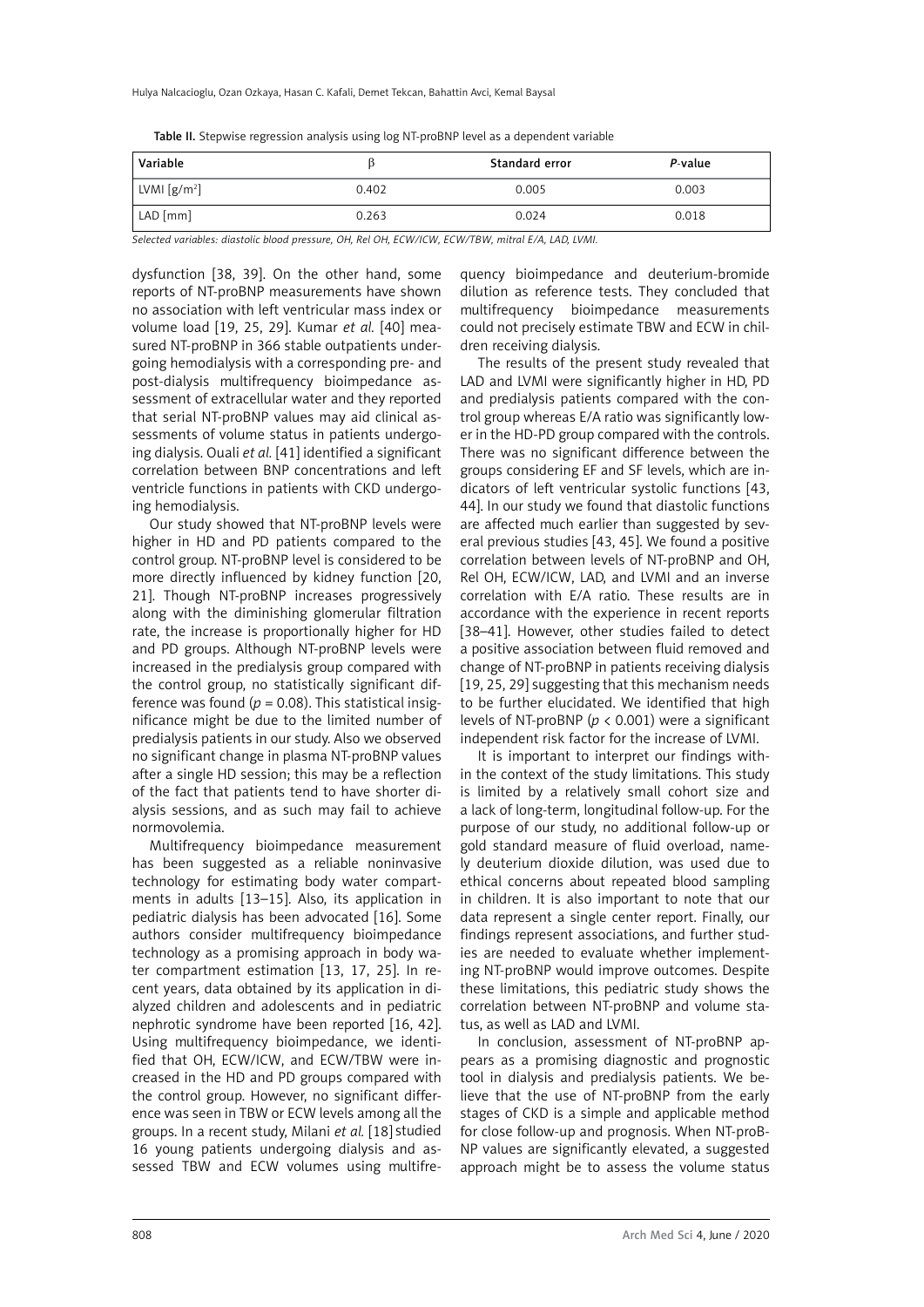exactly using both clinical and additional evaluation methods. In case of persistent and significant elevations despite adequate management of overhydration, patient referral for further cardiac evaluation should be considered. However, studies are needed to establish whether this approach results in improved outcome of dialysis patients. Moreover, reference values for dialysis patients should be validated in future studies.

## Conflict of interest

The authors declare no conflict of interest.

#### R e f e r e n c e s

- 1. Mitsnefes M. Cardiovascular complications of pediatric chronic kidney disease. Pediatr Nephrol 2008; 23: 27-39.
- 2. Foley RN, Parfrey PS. Cardiovascular disease and mortality in ESRD. J Nephrol 1998; 11: 239-45.
- 3. Stenvinkel P, Chung SH, Heimburger O, Lindholm B. Malnutrition, inflammation, and atherosclerosis in peritoneal dialysis patients. Perit Dial Int 2001; 21: 157-62.
- 4. Agarwal R. Hypervolaemia is associated with increased mortality among haemodialysis patients. Hypertension 2010; 56: 512-7.
- 5. Căpușa C, Stefan G, Stancu S, Ilyes A, Dorobantu N, Mircescu G. Subclinical cardiovascular disease markers and vitamin D deficiency in non-dialysis chronic kidney disease patients. Arch Med Sci 2016; 12: 1015-22.
- 6. Parfrey PS, Harnett JD, Griffiths SM, Gault MH, Barré PE. Congestive heart failure in dialysis patients. Arch Intern Med 1988; 148: 1519-25.
- 7. Wizemann V, Wabel P, Chamney P, et al. The mortality risk of overhydration in haemodialysis patients. Nephrol Dial Transplant 2009; 24: 1574-9.
- 8. Sivalingam M, Suresh M, Farrington K. Comparison of B-type natriuretic peptide and NT proBNP as predictors of survival in patients on high-flux hemodialysis and hemodiafiltration. Hemodial Int 2011; 15: 359-65.
- 9. Agarwal R, Andersen MJ, Pratt JH. On the importance of pedal edema in hemodialysis patients. Clin J Am Soc Nephrol 2008; 3: 153-8.
- 10. Jaeger JQ, Mehta RL. Assessment of dry weight in hemodialysis: an overview. J Am Soc Nephrol 1999; 10: 392-403.
- 11. Haciomeroglu P, Ozkaya O, Gunal N, Baysal K. Venous collapsibility index changes in children on dialysis. Nephrology (Carlton) 2007; 12: 135-9.
- 12. Wang AY, Lai KN. Use of cardiac biomarkers in end-stage renal disease. J Am Soc Nephrol 2008; 19: 1643-52.
- 13. Jaffrin MY, Morel H. Body fluid volumes measurements by impedance: a review of bioimpedance spectroscopy (BIS) and bioimpedance analysis (BIA) methods. Med Eng Phys 2008; 30: 1257-69.
- 14. Moissl U, Arias-Guillén M, Wabel P, et al. Bioimpedance guided fluid management in hemodialysis patients. Clin J Am Soc Nephrol 2013; 8: 1575-82.
- 15. O'Lone EL, Visser A, Finney H, Fan SL. Clinical significance of multi-frequency bioimpedance spectroscopy in peritoneal dialysis patients: independent predictor of patient survival. Nephrol Dial Transplant 2014; 29: 1430-7.
- 16. Zaloszyc A, Schaefer B, Schaefer F, et al. Hydration measurement by bioimpedance spectroscopy and blood

pressure management in children on hemodialysis. Pediatr Nephrol 2013; 28: 2169-77.

- 17. Kyle UG, Earthman CP, Pichard C, Coss-Bu JA. Body composition during growth in children: limitations and perspectives of bioelectrical impedance analysis. Eur J Clin Nutr 2015; 69: 1298-305.
- 18. Milani GP, Groothoff JW, Vianello FA, et al. Bioimpedance and fluid status in children and adolescents treated with dialysis. Am J Kidney Dis 2017; 12. pii: S0272- 6386(16)30633-3.
- 19. Cooper BA, Aslani A, Ryan M et al. Comparing different methods of assessing body composition in end-stage renal failure. Kidney Int 2000; 58: 408-16.
- 20. Sheen V, Bhalla V, Tulua-Tata A, et al. The use of B-type natriuretic peptide to assess volume status in patients with end-stage renal disease. Am Heart J 2007: 153: 244.e1-e5
- 21. Sun L, Sun Y, Zhao X, et al. Predictive role of BNP and N-proBNP in haemodialysis patients. Nephron Clin Pract 2008; 110: 178-84.
- 22. Lee JA, Kim DH, Yoo SJ, Oh DJ, Yu SH, Kang ET. Association between serum n-terminal brain natriuretic peptide concentration and left ventricular dysfunction and extracellular water in continuous ambulatory peritoneal dialysis patients. Perit Dial Int 2006; 26: 360-5.
- 23. Sommerer C, Beimler J, Schwenger V, et al. Cardiac biomarkers and survival in haemodialysis patients. Eur J Clin Invest 2007; 37: 350-6.
- 24. Jacobs LH, van der Kerkhof JJ, Mingels AM, et al. Inflammation overhydration and cardiac biomarkers in haemodialysis patients: a longitudinal study. Nephrol Dial Transplant 2010; 25: 243-8.
- 25. Goldfarb-Rumyantzev AS, Chelamcharla M, Bray BE, et al. Volume indicators and left ventricular mass during aggressive volume management in patients on thrice weekly haemodialysis. Nephron Clin Pract 2009; 113: 270-80.
- 26. Bellizzi V, Scalfi L, Terracciano V, et al. Early changes in bioelectrical estimates of body composition in chronic kidney disease. J Am Soc Nephrol 2006; 17: 1481-7.
- 27. Hung SC, Kuo KL, Peng CH, et al. Volume overload correlates with cardiovascular risk factors in patients with chronic kidney disease. Kidney Int 2014; 85: 703-9.
- 28. Yilmaz A, Yilmaz B, Küçükseymen S, Özpelit E, Pekel N. Association of overhydration and cardiac dysfunction in patients have chronic kidney disease but not yet dialysis. Nephrol Ther 2016; 12: 94-7.
- 29. Davis GK, Bamfort F, Sarpal A, Dicke F, Rabi Y, Lyon ME. B-type natriuretic peptide in pediatrics. Clin Biochem 2006; 39: 600-5.
- 30. Levin ER, Gardner DG, Samson WK. Natriuretic peptides. N Engl J Med 1998; 339: 321-8.
- 31. Koch A, Singer H. Normal values of B type natriuretic peptide in infants, children, and adolescents. Heart 2003; 89: 875-8.
- 32. Mair J, Friedl W, Thomas S, Puschendorf B. Natriuretic peptides in assessment of left-ventricular dysfunction. Scand J Clin Lab Invest Suppl 1999; 230: 132-42.
- 33. Zoccali C, Mallamaci F, Benedetto FA, et al. Cardiac natriuretic peptides are related to left ventricular mass and function and predict mortality in dialysis patients. J Am Soc Nephrol 2001; 12: 1508-15.
- 34. Naganuma T, Sugimura K, Wada S, et al. The prognostic role of brain natriuretic peptidesin hemodialysis patients. Am J Nephrol 2002; 23: 27-39.
- 35. Lee SW, Song JH, Kim GA, Lim HJ. Plasma brain natriuretic peptide concentration on assesment of hydration